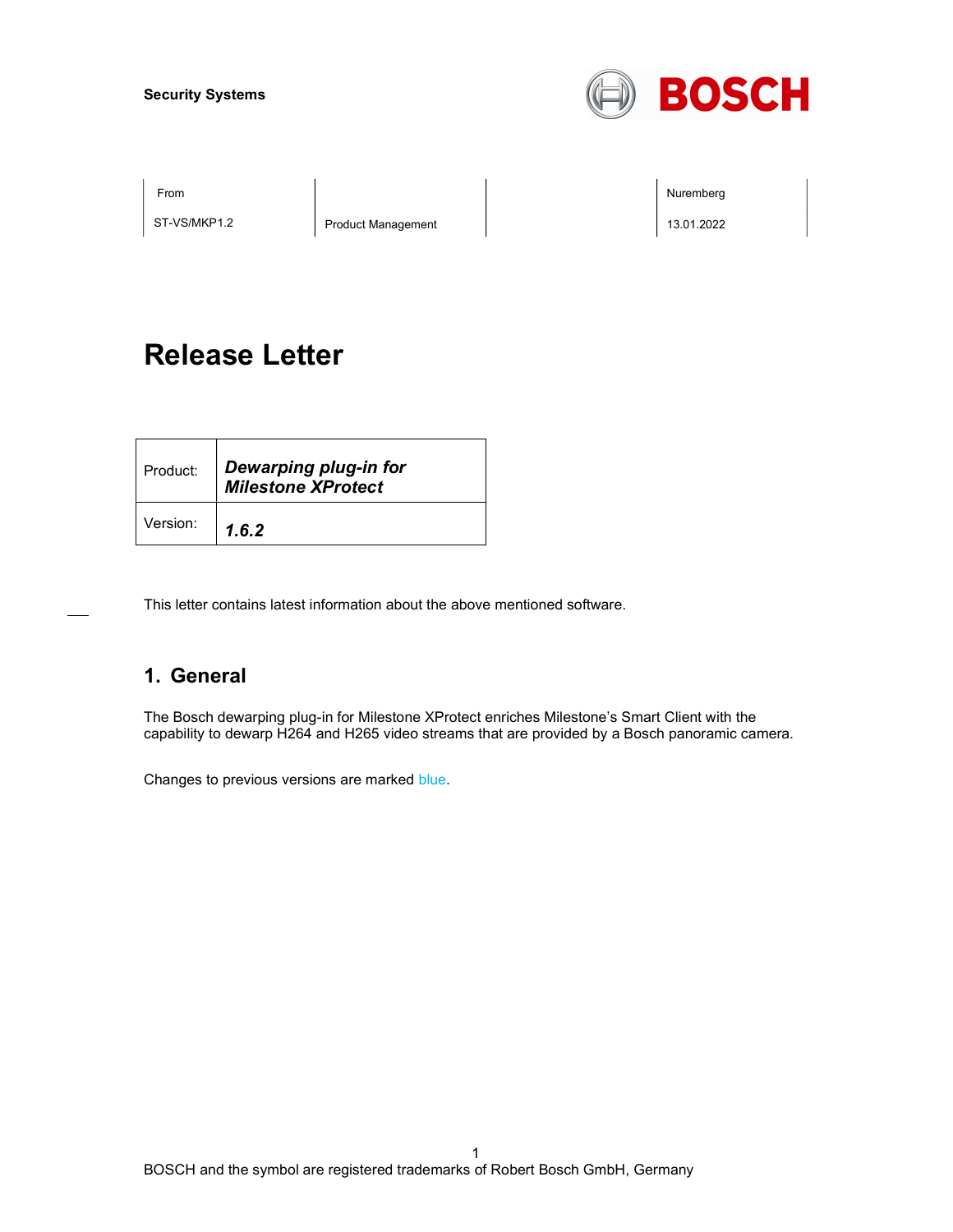#### Security Systems



ST-VS/MKP1.2 | Product Management | 13.01.2022

From Nuremberg Nuremberg **Nuremberg Nuremberg Nuremberg Nuremberg** 

### 2. Features

The following features are available in "Live" and "Playback" mode:

- Dewarping mode selection
- Virtual PTZ control
- Presets
- Snapshots
- Report printing

Export files from 64-bit Smart Client can be dewarped now.

#### 3. Restrictions, known issues

- JPEG streams are currently not supported.
- Setup of the plugin is not supported in "Playback" mode.
- No support for joystick and keyboard controls.